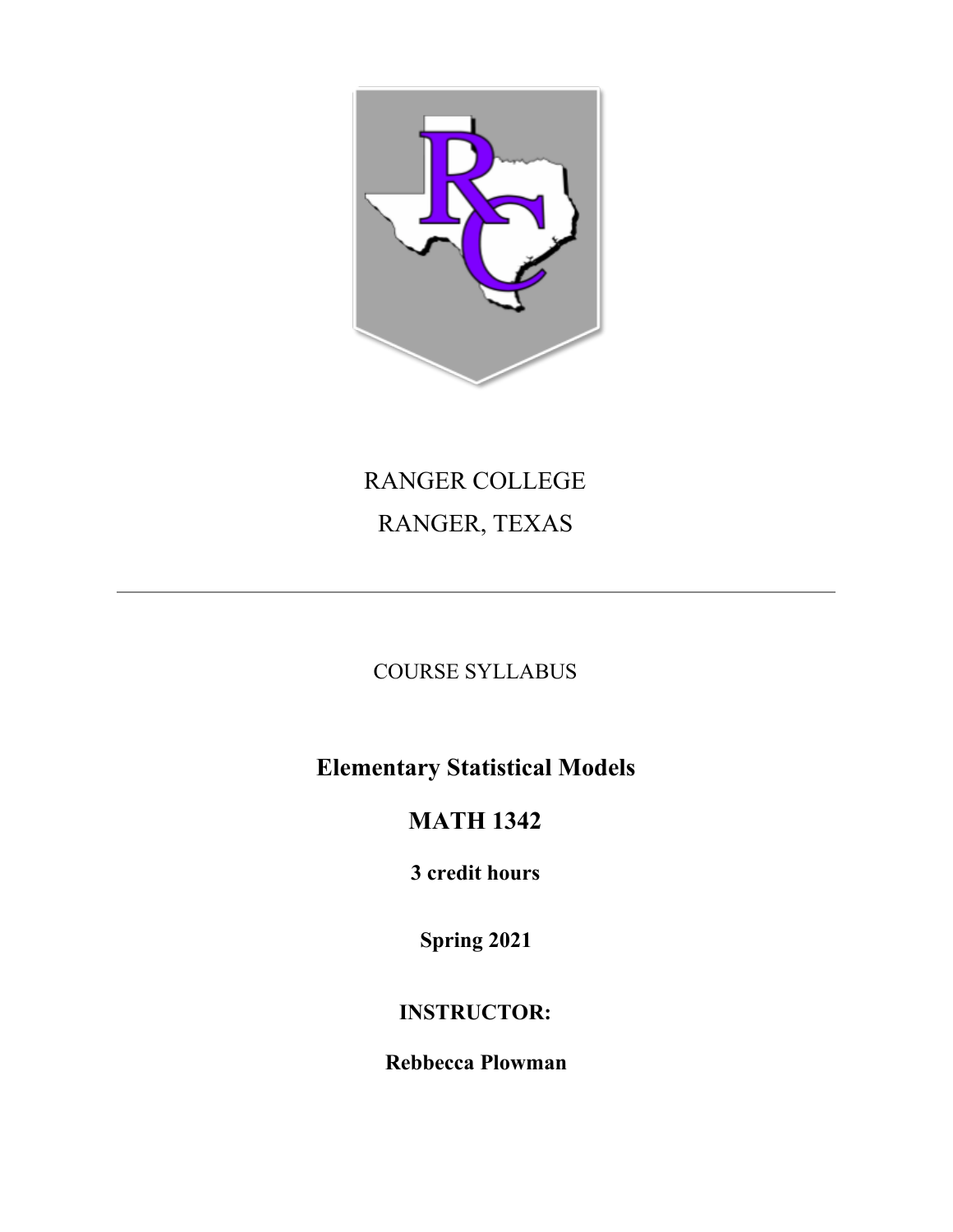| <b>INSTRUCTOR:</b> | Rebbecca Plowman                        |  |  |
|--------------------|-----------------------------------------|--|--|
| EMAIL:             | $r$ plowman $@$ rangercollege.edu       |  |  |
| <b>OFFICE:</b>     | Ranger: Office 6 Erath: Faculty Offices |  |  |
| PHONE:             | Cell Phone 254-595-2008                 |  |  |
| HOURS:             | M: Erath Office 8:30am-10:30am          |  |  |
|                    | T: Ranger Office 9am-10:45am            |  |  |
|                    | W: Ranger Office 9am-10:30am            |  |  |
|                    | R: Ranger Office 9am-10:45am            |  |  |

# **I. Texas Core Curriculum Statement of Purpose**

Through the Texas Core Curriculum, students will gain a foundation of knowledge of human cultures and the physical and natural world, develop principles of personal and social responsibility for living in a diverse world, and advance intellectual and practical skills that are essential for all learning.

#### **II. Course Description**

Collection, analysis, presentation and interpretation of data, and probability. Analysis includes descriptive statistics, correlation and regression, confidence intervals and hypothesis testing. Use of appropriate technology is recommended.

# **III. Required Background or Prerequisite**

Passed MATH 0342, MATH 0314, or the TSI will 950.

# **IV. Required Textbook and Course Materials**

Neil A Weiss, Elementary Statistics, 9th Edition, Pearson Publishing ISBN-13: 9780321989390

MyMathLab code, which is provided by the instructor unless you are dual enrollment.

Microsoft Excel, you have access to Microsoft Office through the college.

Laptop, Chromobook, tablet, etc. for in class exams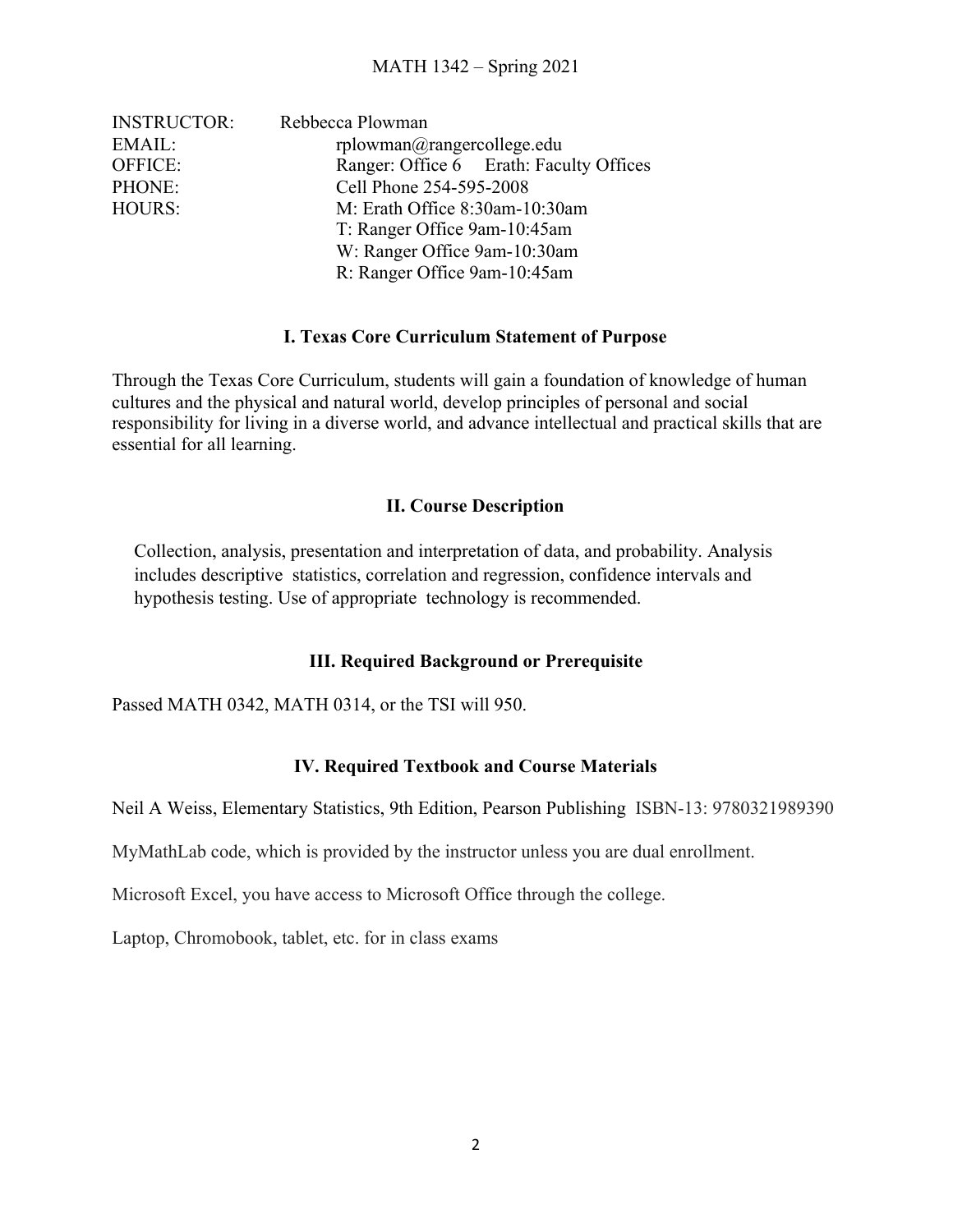# **V. Course Purpose**

This course focuses on quantitative literacy in logic, patterns, and relationships. The course involves the understanding of key mathematical concepts and the application of appropriate quantitative tools to everyday experiences.

# **VI. Learning Outcomes**

- Explain the use of data collection and statistics as tools to reach reasonable conclusions. Recognize, examine and interpret the basic principles of describing and presenting data.
- Compute and interpret empirical and theoretical probabilities using the rules of probabilities and combinatorics.
- Explain the role of probability in statistics.
- Examine, analyze and compare various sampling distributions for both discrete and continuous random variables.
- Describe and compute confidence intervals.
- Solve linear regression and correlation problems.
- Perform hypothesis testing using statistical methods.

# **VII. Core Objectives**

This course meets the following of the six Core Objectives established by Texas:

- **X Critical Thinking Skills (CT)** Creative thinking, innovation, inquiry, and analysis; evaluation and synthesis of information
- **X Communication Skills (COM)** effective development, interpretation and expression of ideas through written, oral, and visual communication
- **X Empirical and Quantitative Skills (EQS)** The manipulation and analysis of numerical data or observable facts resulting in informed conclusions
- **X Teamwork (TW)** The ability to consider different points of view and to work effectively with others to support a shared purpose or goal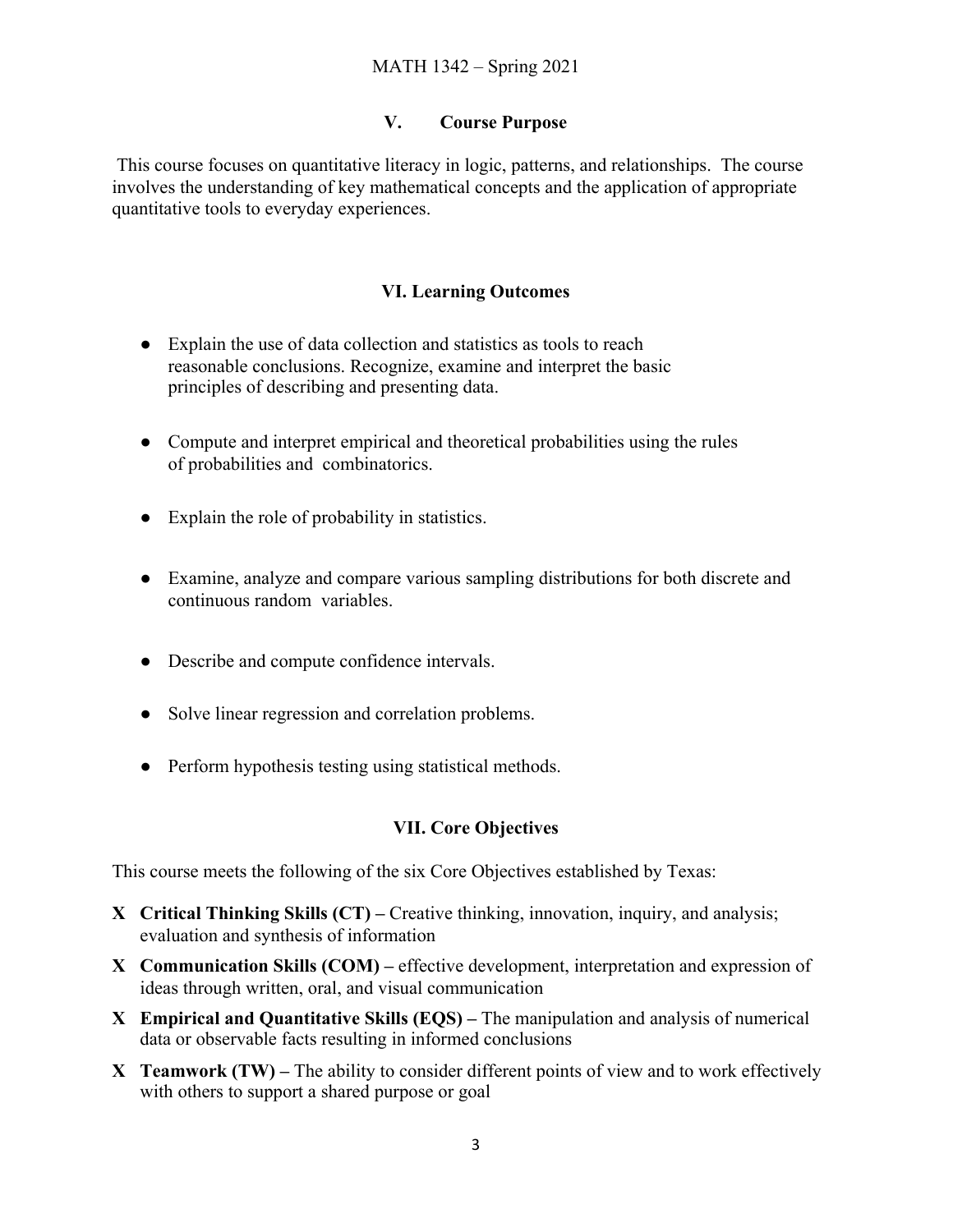- $\Box$  **Social Responsibility (SR)** Intercultural competence, knowledge of civic responsibility, and the ability to engage effectively in regional, national, and global communities
- **X Personal Responsibility (PR)** The ability to connect choices, actions, and consequences to ethical decision-making

# **VIII. Methods of Instruction**

In class lectures that may be accessed over Zoom or as a recording afterclass. Pre-recorded lessons (If online.) Collaborative work in the classroom (If face to face). Additional videos offered on Blackboard.

# **IX. Methods of Assessment**

We will use a weighted average in this course to score your assessment. The methods of assessment and it portion of total grade are:

**15% Homework**: You will be provided access to MyMathLab, which is an online homework management system. You can access MyMathLab in Blackboard. Homework will be due two Sundays after the material is covered in class (except the last week of assignments). Homework is an integral part of learning. Those who do the work, are those who learn. **(CT, COM, EQS, PR)**

**20% Projects:** There will be 2 to 3 statistical projects in this course. One project is created by the mathematics department and given to all MATH 1342 students. The other project(s) will be created by the instructor. The projects will require group work. You can meet other students over Zoom, email, text, etc. You will not be required to meet face to face if you are uncomfortable. Projects will require you to collect data, find data, or use provided data, run a statistical analysis, and interpret the statistic. **(CT, COM, EQS, TW, PR)**

**40% Midterm Exams:** There will be two middle of the term exams in this cover. Each one will cover between 2 to 3 chapters. They will be available on MyMathLab. You will take the exams during normal class times, unless we have to go virtual. You will need to bring a laptop, chromebook, tablet, etc. to take the exams. **(CT, COM, EQS, PR)**

**25% Final Exam:** The final exam will be given during the last week of the semester. It will be a cumulative exam, most likely available on MyMathLab. The exam will be taken in person. You will need to bring a laptop, chromebook, tablet, etc. to take the exam. **(CT, COM, EQS, PR)**

Grading scale:  $A = 90-100\%$  B = 80-89 C = 70-79 D = 60-69 F = Below 60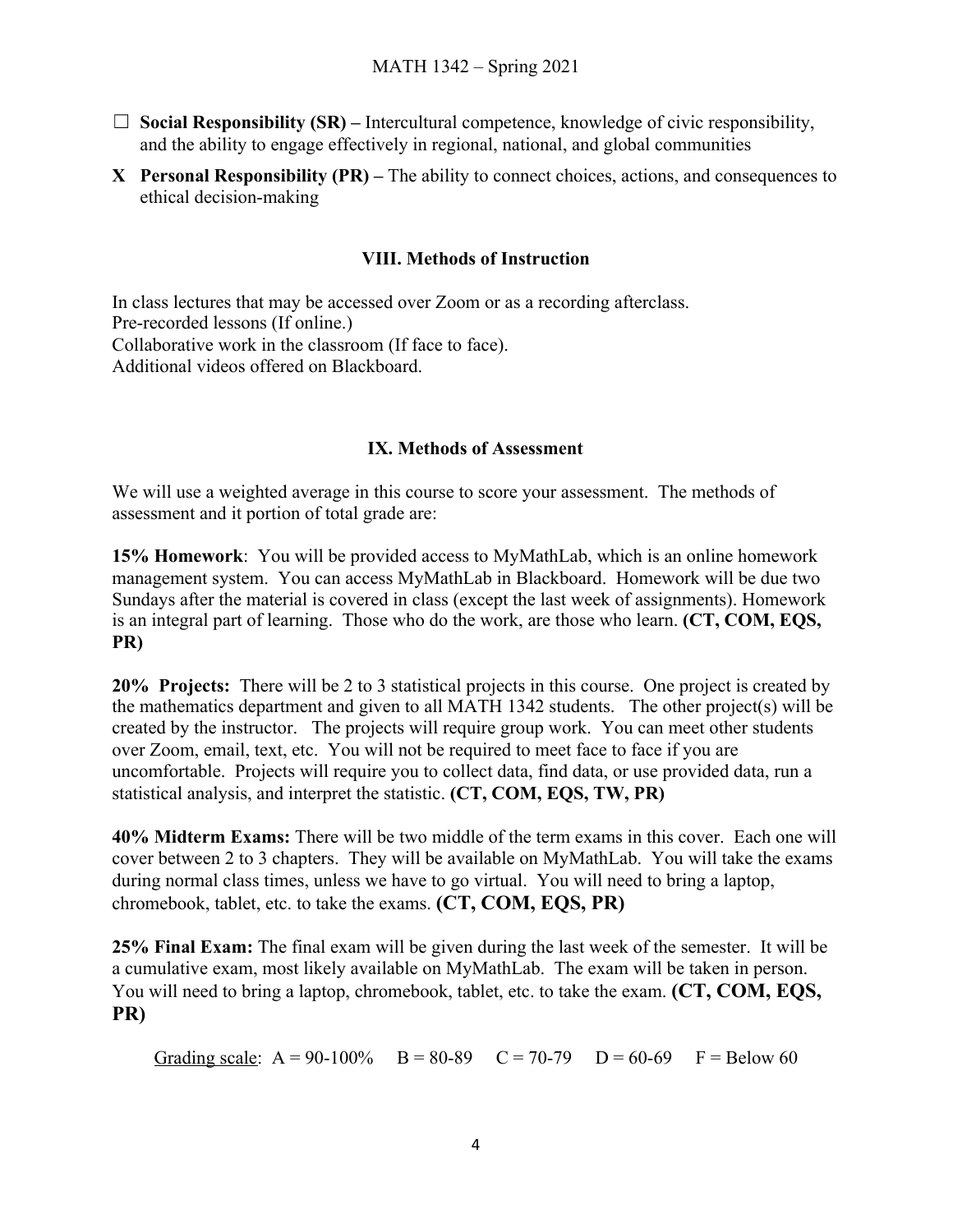# **X. Course/Classroom Policies**

Please attend class everyday. You may come to the classroom to attend or over Zoom. A link will be provided if you need to attend, via Zoom, from homework or work.

Be courteous to your instructor and other students. Bear in mind that this is a difficult time for all of us and mishaps may happen. You will behave as mature adults and exhibit proper classroom decorum.

You will not cause any distractions that might prevent other students from learning. Those who deviate from this policy will not be permitted to remain in class.

Please contact your instructor first if you have any issues. I am the one who has to fix the problem and contacting me is the fastest way to solve it.

If you have accommodations, I need the paperwork stating which accommodations are allowed. You will also have to inform me if you wish to use your accommodations. They are not automatically given.

You may use cellphones **only** for calculators and to take pictures of notes. Do not text in class. If you have an emergency, please exit the classroom to use your phone.

Come prepared to class. You will need to bring paper and pencils/tablet/powerpoints notes to class to take notes. The method of note taking is up to you.

You will have to bring your own laptop, tablet, chromebook etc. for exams. Make sure you can run MyMathLab on the device you choose.

A student found to be cheating or copying on an exam or quiz will be given a grade of "0". Repeated acts of cheating may result in being dropped from class with a grade of "F".

You may wear earbuds and listen to music during exams, only.

It is a college policy that we can choose to drop you from the course if you have 6 or more unexcused absences. If you are dropped from this course, it may cause you to be dropped from other courses.

You will be required to wear masks in the classroom. Masks must face your nose and mouth. If you do not wear a mask or wear a mask improperly, you will be asked to leave the classroom and will be counted as absent.

If you are ill, especially with a cough, fever, loss of smell, or shortness of breath, please join the class over Zoom and not face to face.

Do not eat in the classroom. You may sip a drink if needed.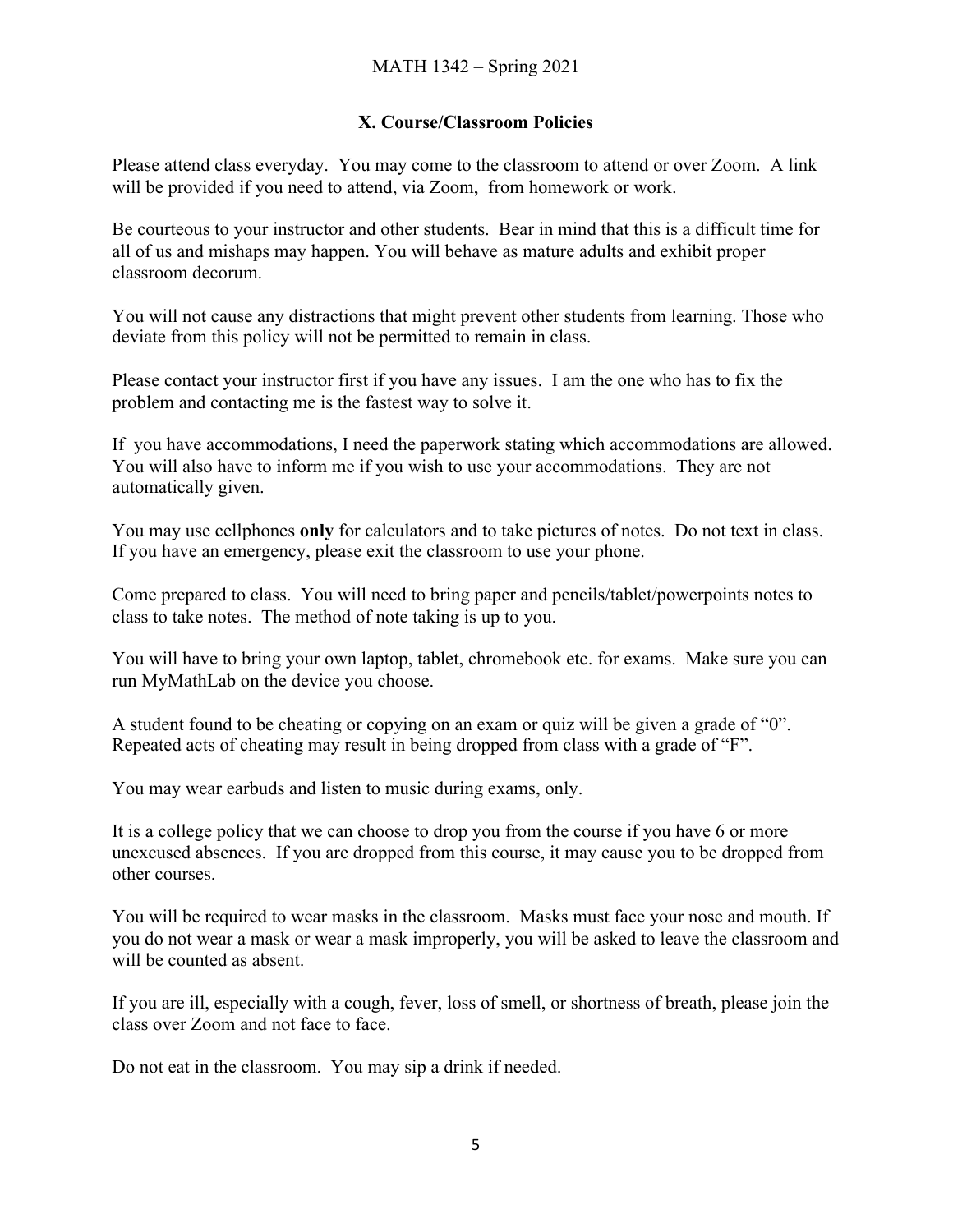# MATH 1342 – Spring 2021

The semester ends May 6th, 2021. No work will be taken after this date.

|  | XI. Course Outline/Schedule |
|--|-----------------------------|
|--|-----------------------------|

| Week           | Dates                                | Sections                    |
|----------------|--------------------------------------|-----------------------------|
| $\mathbf{1}$   | Jan 19-22 (No Classes<br>on $18th$ ) | Introductions and 1.1-1.4   |
| 2              | Jan 25-29                            | Section 2.1 - 2.3           |
| 3              | Feb 1-5                              | Section 2.4-2.5             |
| $\overline{4}$ | Feb 8-12                             | Section 3.1-3.2             |
| 5              | Feb 15-19                            | Sections 3.3 -3.5           |
| 6              | Feb 22-26                            | Sections 4.1 -4.3           |
|                |                                      | Exam 1 (Chapter 1, 2 and 3) |
| $\tau$         | Mar 1-5                              | Sections 4.4-4.5 and 5.1    |
| 8              | Mar 8-12                             | <b>Spring Break</b>         |
| 9              | Mar 15-19                            | Sections 5.2-5.4            |
| 10             | Mar 22-26                            | Sections 5.5-5.6 and 6.1    |
| 11             | Mar 29- Apr 1 (Closed<br>Friday)     | Sections 6.2 -6.4           |